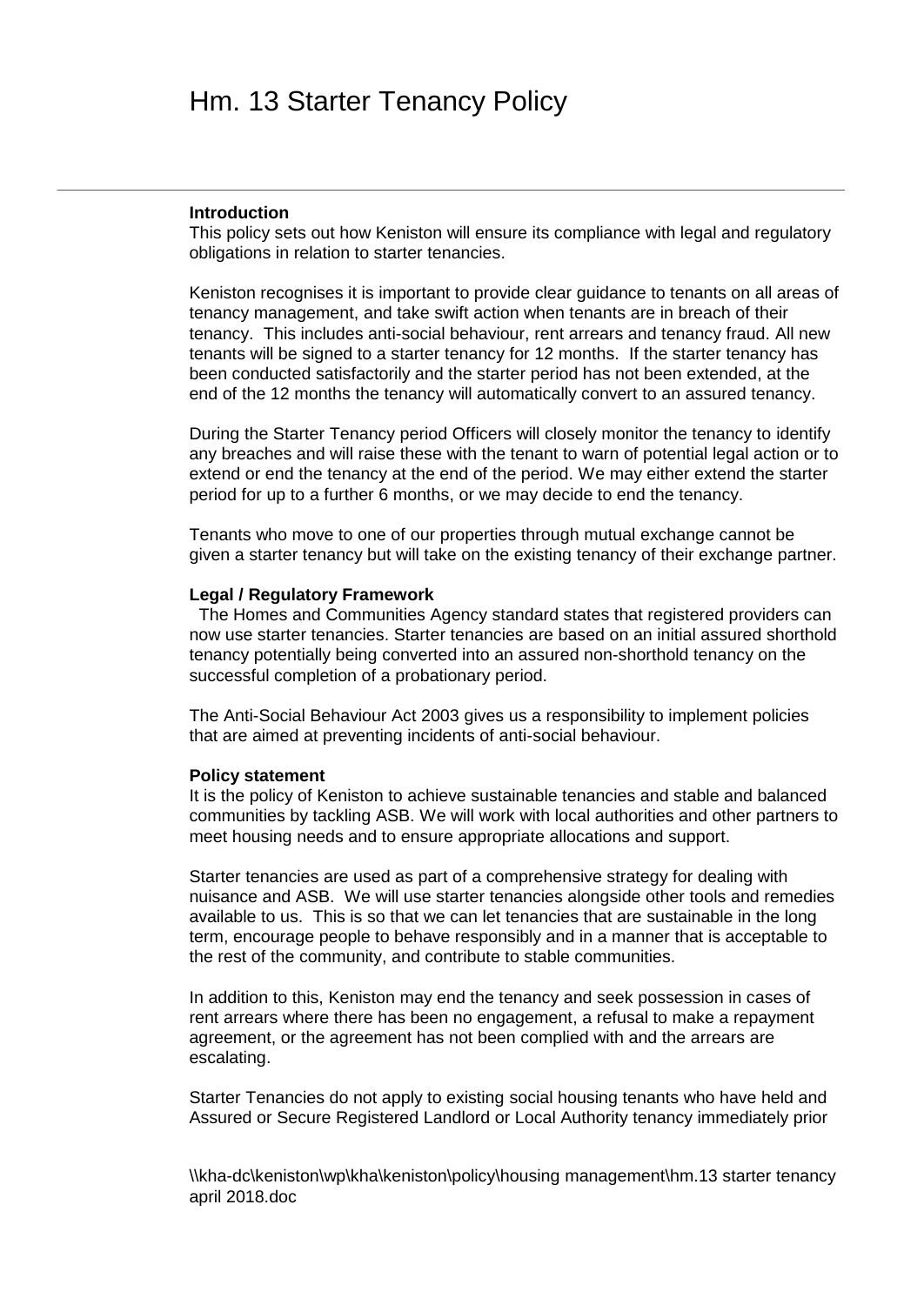to being offered a tenancy with us; or Successor tenants of existing Assured tenancies.

We have a wide range of tenants and some of these will be vulnerable in some way. This policy and our procedure recognise this and we will deal sympathetically with individuals in such circumstances. Staff will support tenants in the early stages of their tenancy and will signpost tenants to a more intensive package of guidance. Where we know or suspect the tenant or family member has a protected characteristic under the Equality Act that is related to any breach of tenancy, such a mental health disability, we will carry out an Equality Act assessment before any decision is taken to serve a Notice or issue court proceedings.

The Housing Services Director will authorise the extending the tenancy or the conversion to an assured tenancy.

## **Rights of starter tenants**

Starter tenants have few rights than an Assured tenancy. Starter tenants have the same access to all our services but do not have the following rights:

- Right to Mutual Exchange or transfer
- Right to Buy/ Acquire
- The right to assign the tenancy
- No succession rights for family members
- No right to take lodgers
- No rights to make alterations or improvements
- No right to claim compensation for home improvements

## **Ending a Tenancy**

In view of the limited security granted to starter tenants it is essential that adequate protection for tenants is built into our procedures for dealing with such tenancies. We will have a series of checks to ensure that every tenant has the opportunity to correct any breaches of the tenancy agreement.

We will follow our anti-social behaviour policy in the same way as for an assured tenant in that the same amount of evidence is expected as if we were taking legal action against an assured tenant. This will include a thorough investigation, and if the tenancy condition is seriously and consistently broken then we will seek to extend it or terminate it.

There are a number of interventions we can consider, depending on the severity of the breach. Where breaches are unlikely to be addressed by an intervention we may serve a 'Notice Requiring Possession' under Section 21 of the Housing Act 1988 at any time after 4 months of the tenancy have expired. After two months of the service of this notice, we may apply to the court for possession of the property. In these cases, possession will usually be granted if we have followed our Policy and Procedures.

\\kha-dc\keniston\wp\kha\keniston\policy\housing management\hm.13 starter tenancy april 2018.doc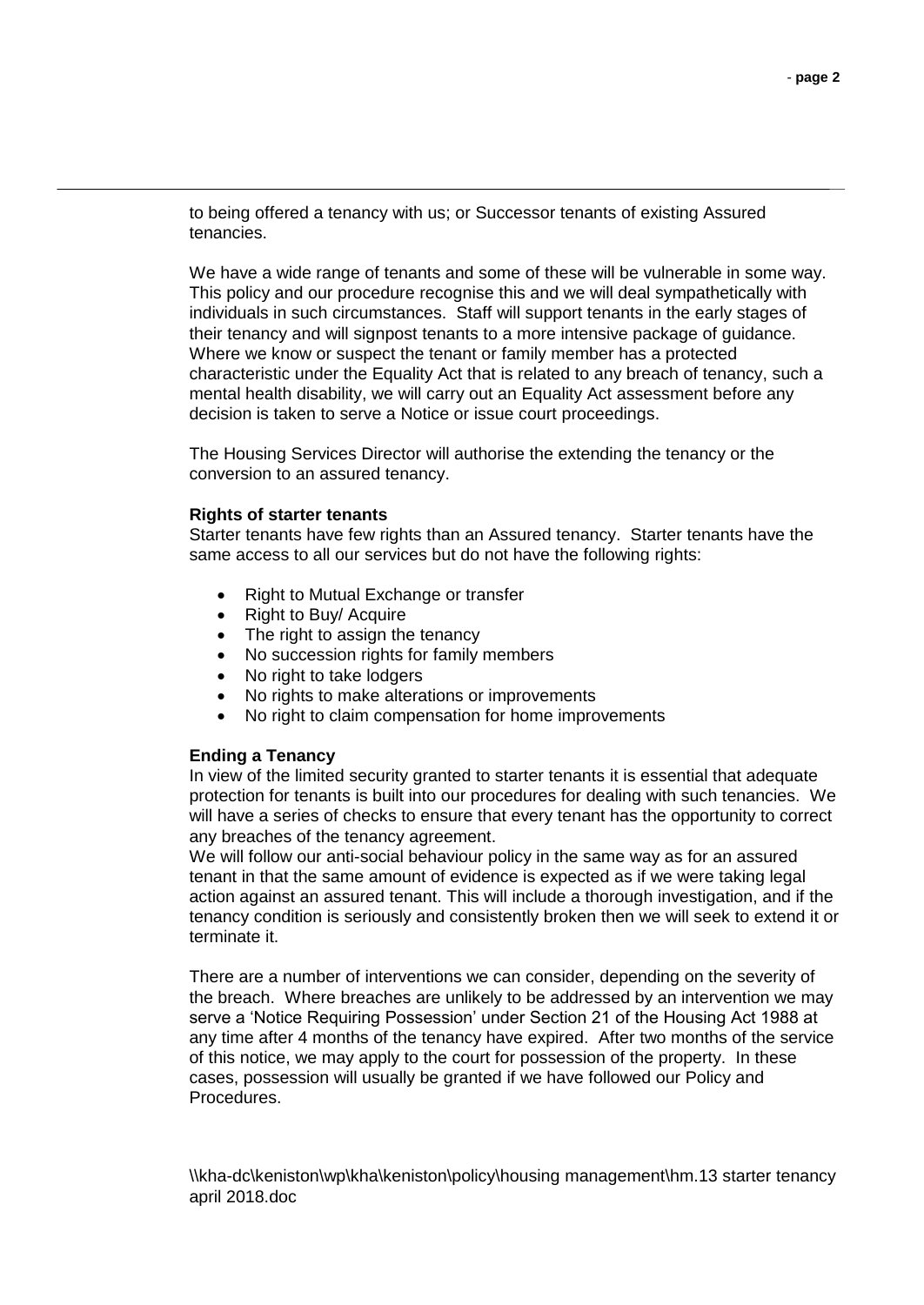If the tenant is in rent arrears and they are keeping to a repayment agreement we may serve a 'Notice of Seeking Possession' and later ask the courts to make a suspended order for possession.

The purpose of extending the starter tenancy is to give the starter tenant the opportunity to engage with services, if they haven't done so already, to remedy the behaviour. We will make any decision to extend or end a starter tenancy fairly, reasonably and proportionately. Any decisions will be based on clear evidence that the tenancy condition has been breached and that the tenant is unable to sustain their tenancy in an acceptable manner.

Whilst we have the power to bring a starter tenant to an end and obtain possession via the court system, it is our clear intention that such powers will only be used as a last resort.

## **Right to Appeal**

A tenant will be kept informed of our decision to extend or end their tenancy and has the right to appeal the decision. The tenant must do this in writing within 14 days of receiving the notice from us. This is the first stage of the appeals process and will be considered by the Association's Complaints and Resolutions panel. The tenant can request an oral hearing.

If the appeal is not upheld, the eviction request will be made to the Chief Executive for approval.

## **Monitoring**

We will closely monitor all starter tenancies so that we can evaluate the effectiveness of starter tenancies to tackle ASB, ensure fairness and highlight whether any changes to policy or procedure are needed. We will consider:

- Number of starter tenancies granted
- The number of incidents of ASB reported against starter tenants, as a %
- The number of Notices served against starter tenants
- Number of conversions to assured tenancies
- Number of extensions, failures, appeals and reasons
- Geographical spread of starter tenancies

## **Equality and Diversity**

Keniston will not discriminate on the grounds of gender, race, colour, ethnic or national origin, religion or belief, sexual orientation, marital status, age, disability

We will not treat starter tenants less favourable than assured or secure tenants. We will ensure that this policy is applied fairly and consistently to all our tenants.

\\kha-dc\keniston\wp\kha\keniston\policy\housing management\hm.13 starter tenancy april 2018.doc